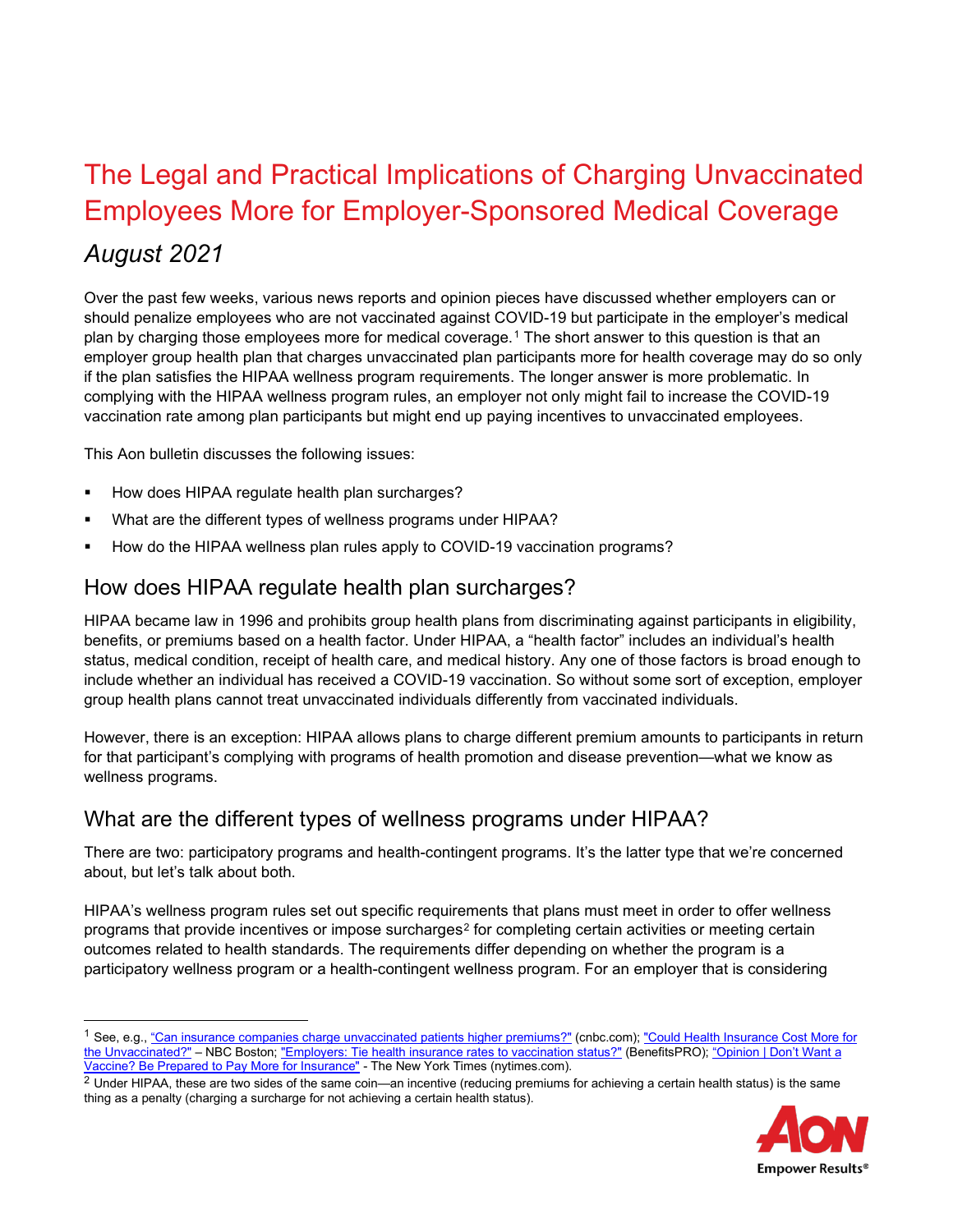charging higher premiums to unvaccinated participants, the HIPAA rules for health-contingent programs are the ones that apply.

Health-contingent programs are divided into two types—activity-based programs and outcomes-based programs. An activity-based program is a program where participants complete a specific activity related to a health factor to earn an incentive without requiring the participant to meet a specific health outcome. Examples of activity-based programs include meeting certain walking, dieting, or exercise goals. Outcomes-based programs are those that require participants to meet certain health outcomes, such as meeting a specific BMI target or non-smoking status.

Here's where it gets tricky: both types of programs must provide a participant with a reasonable alternative standard if the participant cannot meet the initial standard. But in the case of an outcomes-based program, that reasonable alternative standard must be provided to any participant who doesn't meet the initial standard.

## How do the HIPAA Wellness Plan Rules apply to COVID-19 vaccination programs?

What does all this have to do with charging higher premiums to unvaccinated plan participants? Requiring a participant to pay a higher premium to obtain or maintain a particular health status (like being vaccinated against COVID-19) is an outcomes-based program under the HIPAA wellness rules. And since an outcomes-based program has to offer a reasonable alternative standard to any participant who doesn't meet the initial standard (in this case, being vaccinated), the plan will have to provide another way for an unvaccinated participant to avoid the surcharge and pay the same premium as a vaccinated person.<sup>[3](#page-1-0)</sup>

So if the goal is to get more employees vaccinated, a wellness program is not guaranteed to produce that result, since a participant can pay the reduced rate even without being vaccinated, as long as they complete a reasonable alternative standard. Employers see this all the time with tobacco users. As any employer who has implemented a smoker surcharge knows, a plan can't actually require people to quit smoking—it has to offer a reasonable alternative standard to smokers to avoid the surcharge, such as attending and completing a tobacco cessation class.

A similar approach would be necessary for a program that requires participants to be vaccinated in order to avoid paying more for health care coverage. The plan would have to offer a reasonable alternative standard to those who did not meet the "health status" or "medical condition" of being vaccinated. This might include things such as listening to an education seminar about the effectiveness of the vaccine or attending a session on the dangers and transmission rates of COVID-19 and the variants.

But it can't require getting a vaccination. Just like the tobacco user who can't be forced to quit smoking, an unvaccinated participant would not have to get vaccinated in order to pay the same premium or to receive the same incentive as everyone else. At best, a wellness plan might persuade some unvaccinated individuals to become vaccinated, just not as many as the plan sponsor had hoped. At worst, however, the plan would end up subsidizing unvaccinated participants by providing an incentive to remain unvaccinated but complete the reasonable alternative standard.

<span id="page-1-0"></span> $3$  Some practitioners may argue that a wellness program that requires an individual to be vaccinated against COVID-19 in order to pay a reduced premium amount is an activity-based wellness program because the program is requiring the participant to undertake a certain activity related to a health status (i.e., get vaccinated). However, we think the better argument is that the program requires the participant to obtain or maintain a certain status (i.e., being vaccinated) in order to receive the reduced premium amount. Therefore it is an outcomes-based program. This is similar to a program that provides for reduced premiums for non-tobacco users, which are outcomes-based programs, based on the participant's status as a non-tobacco user. As noted above, outcomes-based wellness programs must provide a reasonable alternative standard for anyone who does not meet the initial standard.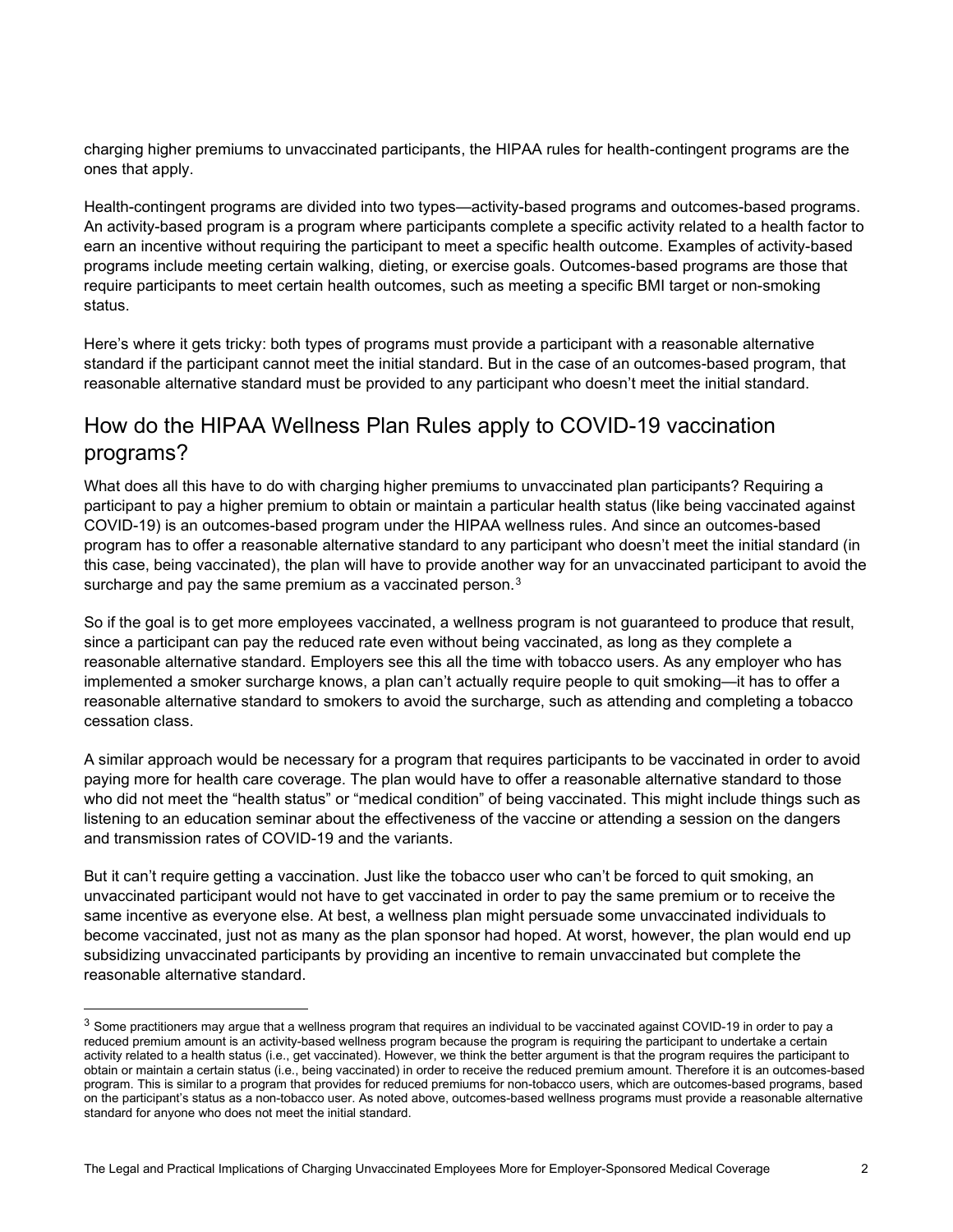The same problem is present in wellness programs that operate on a "points" system, in which participants earn a certain number of "wellness points" based on completing several health activities, with each activity worth a certain number of points towards the total goal. Earning points by getting a COVID-19 vaccination could be a permissible option under such a points system, provided the same total goal could be earned by a participant who chose not to get vaccinated. The result is the same—under the HIPAA wellness rules, the program may not increase vaccination rates and could end up subsidizing unvaccinated participants.

### **Conclusion**

Employers have taken other approaches to increasing vaccination rates that don't involve the medical plan. Some employers are offering incentives to get vaccinated or requiring employees to be vaccinated without regard to whether employees participate in the medical plan. While those approaches have the advantage of avoiding all the rules above, they implicate other laws like the Americans with Disabilities Act, Title VII of the Civil Rights Act, and state laws. Employers should review all these approaches with counsel to address legal issues, employee relations concerns, and hiring and retention strategies.